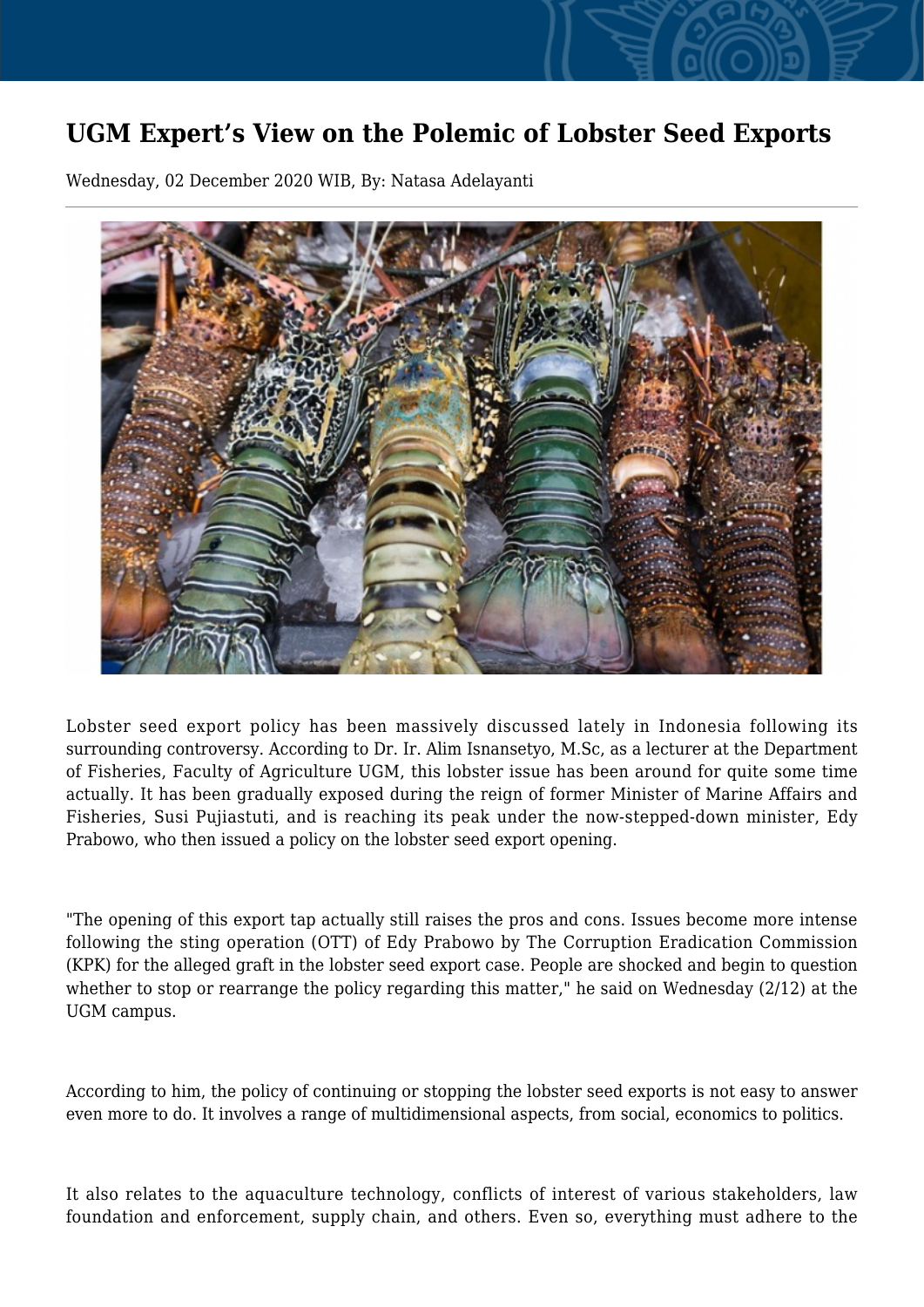

"Welfare, in this case, is greatly addressed to the fishermen and lobster cultivators without forgetting the need to preserve sustainable resources. The main idea is to utilize the abundant amount of lobster seeds in Indonesia as a gift from God Almighty," he said.

Isnan admitted that there are disagreements in society today. On one hand, some parties want to stop the lobster seed exports. They believe lobsters need to be protected and allowed to live in their habitat to a certain extent before being caught.

On the other hand, some believe this export still needs to continue, but it has to undergo a certain re-management. Utilizing lobster resources will increase both the welfare of the fishermen/those involved in the lobster business as well as increase foreign exchange earnings.

"Lobster is a renewable fishery resource, therefore a strategy for optimal and sustainable use is needed. It is even better if the management is carried out in ways to create independence for lobster aquaculture in Indonesia," he explained.

Isnan added that this independence is related to resource management, lobster aquaculture, both hatchery and rearing, as well as the independence of the lobster business-based socio-economic governance. Admittedly or not, lobster aquaculture in Indonesia is way behind compared to the one practiced in Vietnam because practitioners and researchers in Indonesia have not been given the space to develop lobster aquaculture technology in recent years.

"If lobster is seen as an important commodity by the government, this should be a priority for research so that it is included in national priority research schemes, instead of being hindered as has been the case so far," he said.

If necessary, he added, Indonesia needs to learn from Vietnam through ways of cooperation and transfer of technology thus the lobster aquaculture will rapidly develop in Indonesia. In parallel with the development of lobster aquaculture technology, lobster seeds can be exported in strict quotas based on scientific studies, while still maintaining the domestic demand as per the development of lobster aquaculture in Indonesia.

Catching seeds and exporting with strict quotas must be under clear and strong legal protection followed by law enforcement on all fronts as well as the integrity of all stakeholders. State-Owned Enterprises (BUMN) in fisheries can play a significant role in this export trade system, unlike the